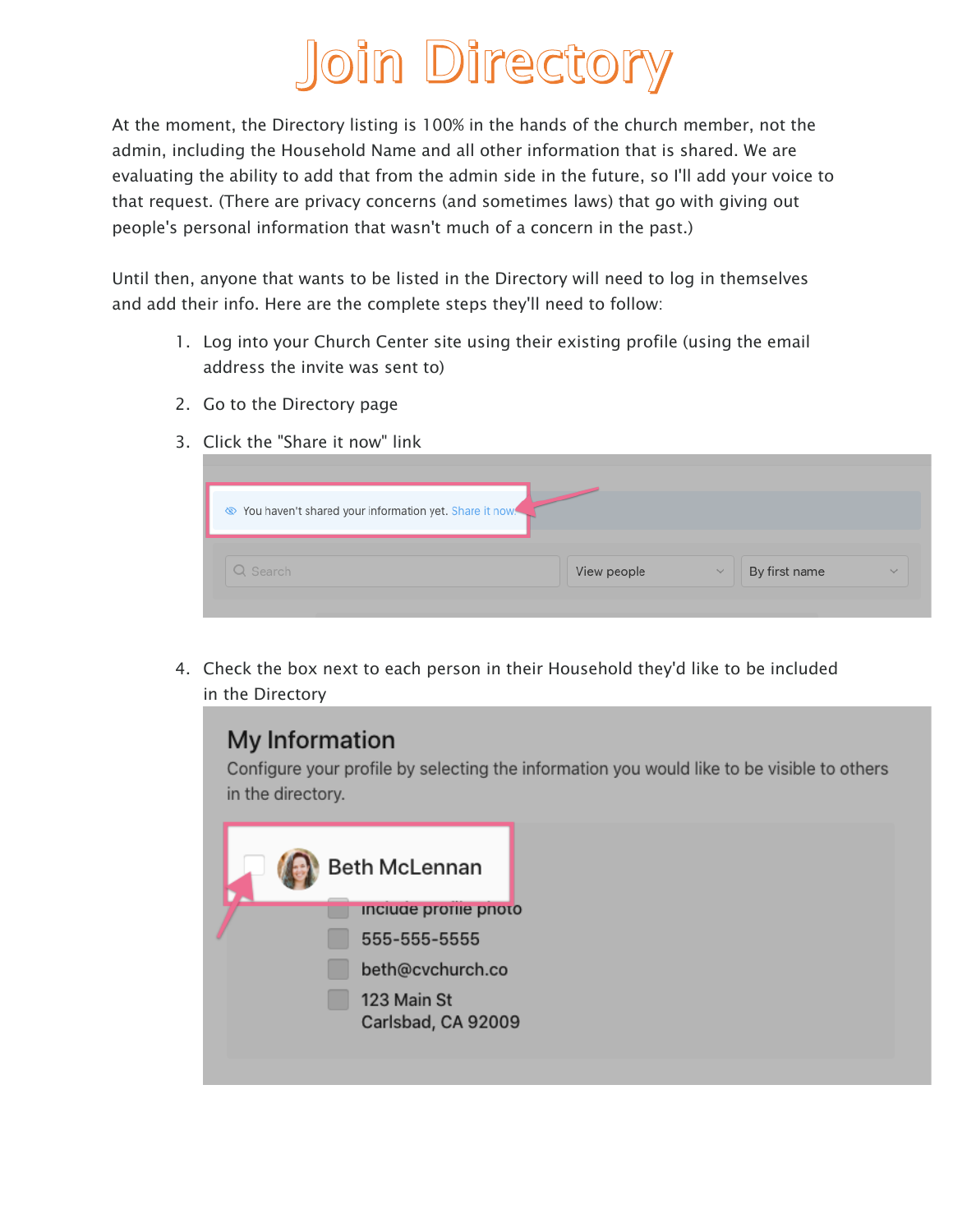5. Check the box next to each point of information they'd like to be shared for each individual



6. Add a Household Photo (optional)

## My Household

Choose a photo for your household and select the information you want to be visible for your household members in the directory.